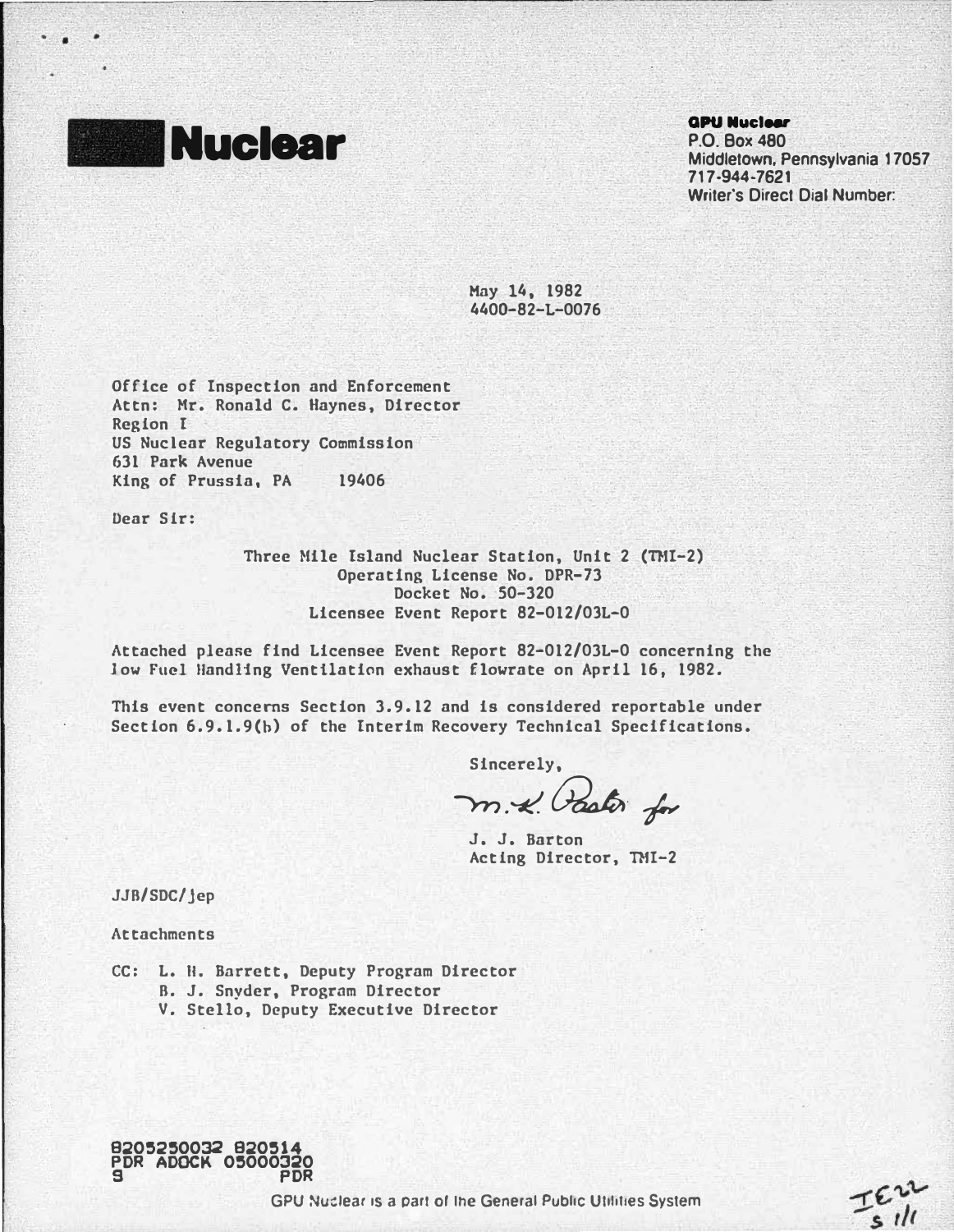**U.S. NUCLEAR REGULATORY COMMISSION** NRC FORM 366  $(7.77)$ Attachment 1 **LICENSEE EVENT REPORT**  $4400 - 82 - L - 0076$ (PLEASE PRINT OR TYPE ALL REQUIRED INFORMATION) CONTROL BLOCK:  $\bigcap$  $0 | 0 | 0 | 0 | 0 | - 0 | 0 | 0 |$  $1(4)$  $P$  A  $T$   $M$   $I$   $2$   $Q$   $0$  $\overline{0}$  $1<sup>1</sup>$  $(5)$  $\blacksquare$  $|0|1|$ **LICENSE TYPE** ᇾ LICENSEE CODE  $\overline{14}$ **CON'T REPORT**  $2(9)$  $L$   $O_{015}$  $|0|0|0|3|2|0|0|0|4|1|6|$  $8|2(8)|0|$  $511$  $\frac{1}{4}$  $\sqrt{11}$ SOURCE **EVENT OATE AEPORT OATE** DOCKET NUMBER EVENT OESCRIPTION AND PROBABLE CONSEQUENCES (10) At 1026 hours on April 16, 1982, the Fuel Handling Building (FHB) Exhaust Flowrate  $012$ was discovered at 32,000 cfm, below the Tech Spec (TS) referenced exhaust flowrate  $\sqrt{0}$ of 36,000 cfm. Flow recorders indicated that the low flow condition existed since  $\sqrt{a}$ 0935 hours on April 16, 1982. This event is considered reportable per TS 6.9.1.9(b)  $\sqrt{0}$   $\sqrt{5}$ due to entry into and compliance with the action statement of TS 3.9.12.  $\sqrt{0}$ This event  $\sqrt{2}$ had no effect on the health and safety of the public.  $\boxed{0}$   $\boxed{0}$ l. **SYSTEM** CAUSE CAUSE<br>SUBCODE **COMP.** VALVE<br>SUBCOOE **COMPONENT CODE** CODE **SUBCODE**  $\left(11\right)$  $\sqrt{12}$  $2(0)$  $(14)$  $(i6)$  $\sqrt{0}$ LM  $\frac{1}{1}$ (15  $\mathbf{z}$ l٧ ū SEQUENTIAL **REVISION** OCCURRENCE **REPORT FVENT YEAR REPORT NO** CODE NO. LERRO<br>REPORT 67  $8<sup>1</sup>$  $21$  $0|1|2$ 10  $|3$  $|0|$ **NUMBER** ₩ COMPONENT<br>MANUFACTURER SHUTDOWN NPRD-4 **PRIME COMP** ACTION<br>TAKEN **FUTURE** EFFECT **ATTACHMENT**  $\left( 2 \right)$ **ON PLANT** MOURS **SUBMITTED** უ  $\lfloor \tfrac{1}{2} \rfloor$  $N(\widehat{29})$  $\frac{7}{20}$  $2(2)$  $\bf{0}$  $1010$  $(B)$   $N$   $(19)$  $W[1]2]0$  $\lambda$   $(25$  $(26)$ 35 CAUSE DESCRIPTION AND CORRECTIVE ACTIONS (27) No apparent cause has been identified to date. An investigation of this event  $\Box$ 0 œo still underway. Immediate corrective action was to restart the tripped exhaust and supply fans to restore the required flowrate. Long-term corrective action is  $\Box$ undefined pending completion of the investigation.  $\Box$ **na** RO<sub>1</sub> METHOOD OTHERSTATUS<sup>(30)</sup> **FACILITY** DISCOVERY DESCRIPTION (32) **NPOWER**  $\lfloor x \rfloor$  (28)  $\begin{bmatrix} 0 & 0 & 0 \end{bmatrix}$  (29) Recovery mode  $1 \mid 5 \mid$ 1 A  $(31)$ Operator Observation  $\overline{10}$  $80$ ACTIVITY CONTENT AMOUNT OF ACTIVITY (35 LOCATION OF RELEASE (36 RELEASED OF RELEASE  $\sqrt{2}$  $\boxed{2}$  $\sqrt{34}$ l 6 N/A  $\overline{10}$  $\overline{11}$  $R<sub>0</sub>$ PERSONNEL EXPOSURES **DESCRIPTION** (39 NUMBER TYPE  $0$  0 0  $\sqrt{3}$   $z$   $\sqrt{38}$ I 7.  $N/A$  $\mathbf{1}$ PERSONNEL INJURIES 80 **DESCRIPTION**(41) NUMBER  $0$  0  $0$  $| \cdot |$  H  $(40)$  $N/A$  $12$ 80  $11$ LOSS OF OR OAMAGE TO FACILITY (4) **OESCRIPTION** TVPF  $N/A$  $\overline{z}$  $\frac{4}{2}$ 9  $\overline{10}$ **PUBLICITY** 8205250056 820514<br>PDR ADOCK 05000320 NAC USE ONLY **DESCRIPTION** (45) ia  $\Omega$ L٧ PDR **RO** PHONE (717) 948-8461 Steven D. Chaplin š NAME OF PREPARER